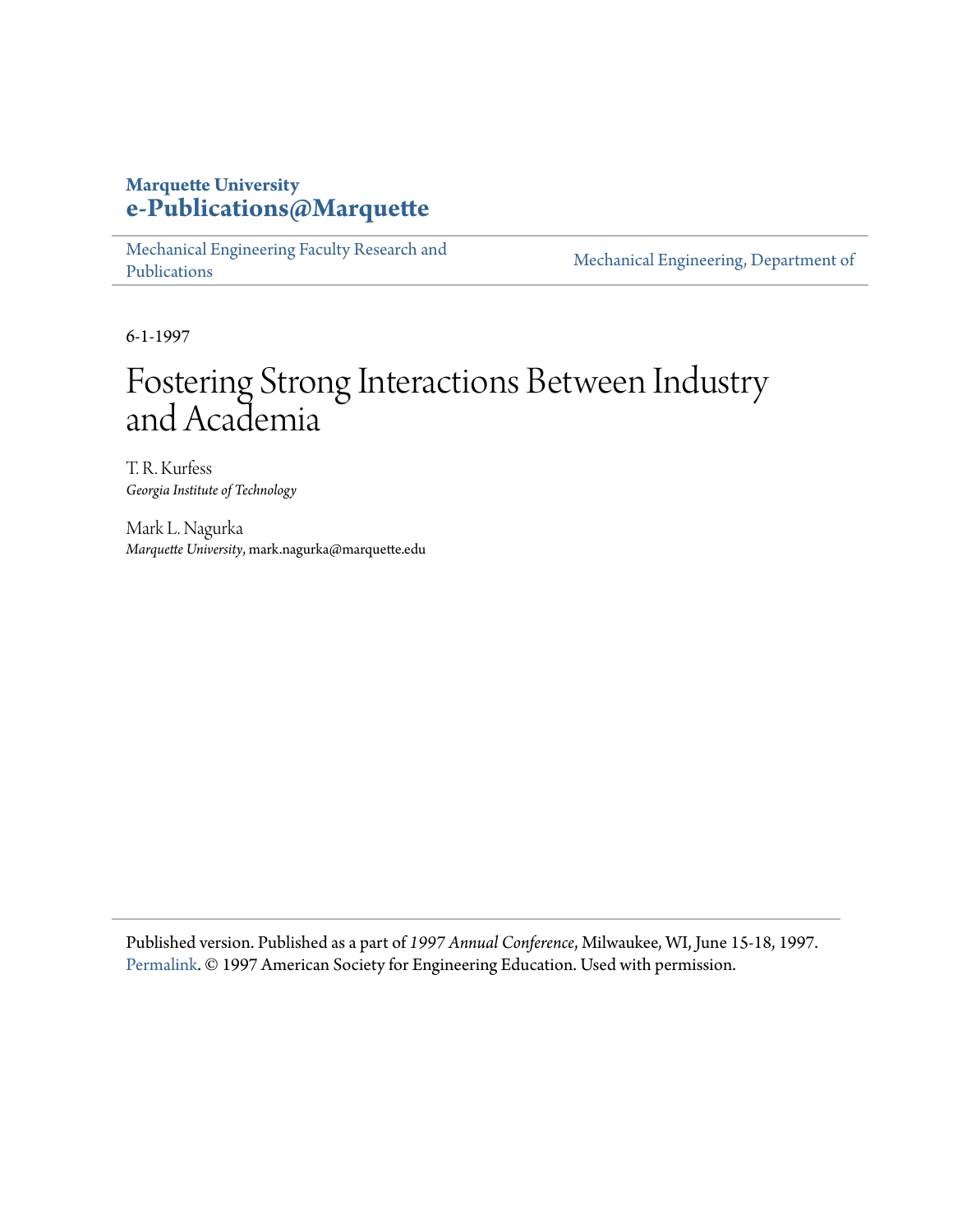# **Fostering Strong Interactions Between Industry and Academia**

# **T.R. Kurfess, M.L. Nagurka Georgia Institute of Technology / Marquette University**

## **ABSTRACT**

This paper highlights a number of key issues in the development and execution of joint university-industry engineering projects. Government funding reductions have lead to decreased support of university research and economic forces have driven corporations to reduce or eliminate internal R&D centers. These are two driving factors behind the renewed ties between universities and industries. In developing a plan for a joint research project and when working together towards its solution, both sides need to be cognizant of their respective roles to ensure a successful partnership.

# **INTRODUCTION**

Interactions between industry and academia continue to increase in frequency. This growth is a result of the requirements and abilities of both parties involved. Many universities currently suffer from cutbacks in government funding and are looking elsewhere for research support. Simultaneously, corporations have reduced their R&D staff in an epidemic of "downsizing" due to (generally, short-sighted) economic reasons. Many of these corporations still have significant demands in research and development services that cannot be met by their reduced number of staff. This demand can be met by faculty members (and full-time researchers) at universities seeking to develop active research programs. However, researchers (and administrators) at universities must recognize that there are differences when working with industry, as agreements, expectations and time frames for corporations are substantially different than those for the government. Also, engineers (and managers) in industry must understand that universities are not corporate business units nor consulting firms. At a university, the primary objectives are creation and dissemination of knowledge.

This paper discusses some issues in developing a strong cooperative research effort between industry and academia. The paper is divided into two major areas, preparation and implementation, each of which must be addressed if a joint venture is to succeed.

# **PREPARATION**

Before an agreement can be reached and a project initiated, some background work must be accomplished. Preparation is critical in developing a successful working relationship with any individual or group. In this section three critical tasks are presented that foster the development of a strong foundation from which interactive research may be conducted. It is important to note the symbiotic nature of the relationship, i.e., both sides (academia and industry) are necessary for success and both should have significant input in all phases of the project. One commonly accepted view is to assume that industry will provide the funds and a technical problem, and that the university will generate the solution (e.g., in terms of a report). Such a philosophy is not optimal, since there is much to be learned from both sides during the problem formulation as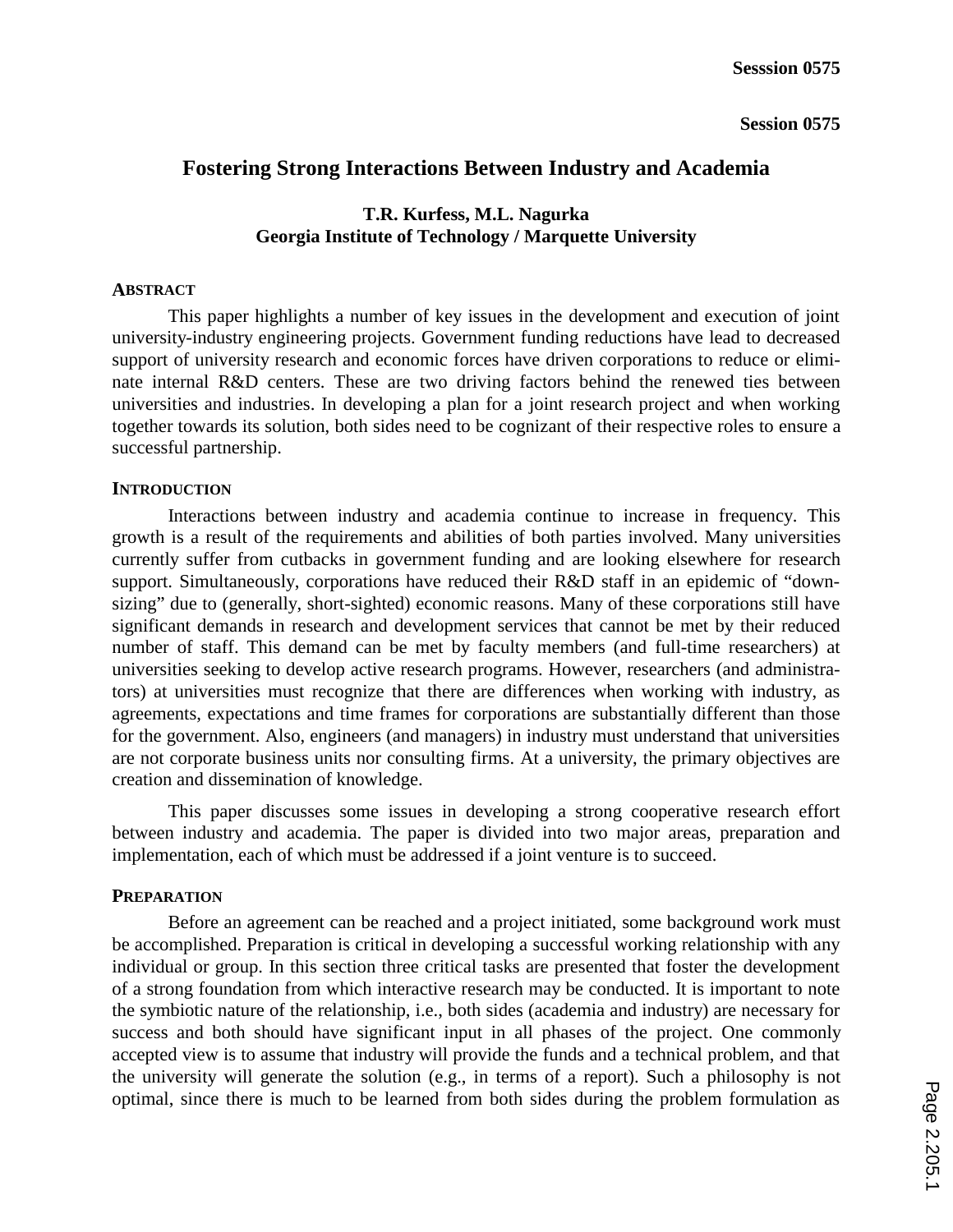well as problem solution stages. As with any relationship, the success of a joint research effort between industry and academia is built upon trust. Both sides must believe that their partner is willing to work with them and can be trusted.

## Identify Needs

The most obvious part of developing a successful project is to identify the needs of the industrial sponsor. Typically, sponsors have a problem (or a "family" of problems) that they desire to have solved. (The problems may range from exploratory research ideas to applied implementation.) Under certain conditions (identified later in this section) the research problems can be conducted by researchers at a university. However, it should be noted that a solution should not be the only objective of a joint project. Another important objective is education of both university and industry personnel. Furthermore, if a university research team solves a problem for industry, the university's role should not be to completely implement and support the solution. That job should principally fall to the industrial sponsors. This must be clear at the start of the project.

To achieve results useful for industry, the university must be actively engaged in educating the sponsors as to the nature and capabilities of the solution (including state-of-the-art techniques, relevant literature such as patents, necessary computer and hardware resources, future potential ideas culled from the research literature, etc.). Quite often the term "technology transfer" is used to describe this objective. To assure success in a project, the company must be able to understand, implement, and support the solution. Technology transfer can take place in several different fashions, including on-site and off-site training. Researchers from the university can play an active teaching role acquainting the corporate personnel about the research results. This approach can be effective, although it warrants a significant time investment from both sides. When possible, the most successful technology transfer comes when the corporate sponsor employs the graduate student who conducted the work (obviously, after the student has graduated). This is, by far and away, the best means of technology transfer. Therefore, it is important that students participating in this work are closely connected to the sponsors. Such connections are also beneficial to the students as it provides them with an excellent head start in the job market.

While the needs of the corporation are (hopefully) satisfied by a solution to a problem and via technology transfer, it must be made clear to the sponsors that the needs of the academic partner are somewhat different. For the university partner it is key that the research conducted is publishable. The publication of a thesis is essential for a graduate student to complete a degree (at most schools), while archival journal publication is important for the faculty advisor's career. It must be made clear to the industrial partner that the research content of the work must be worthy of a thesis and that it will (upon completion) be published in the public domain. Therefore, the supervising faculty member must ensure that the work performed simultaneously aids the industrial partner and supports his/her academic career as well as that of the student.

# Scheduling

One of the most common mismatches between industry and academia is the duration of a project. For industry, typical projects are on the order of 6 months to one year. Many managers need to demonstrate results in such a short time frame to secure the funding necessary to support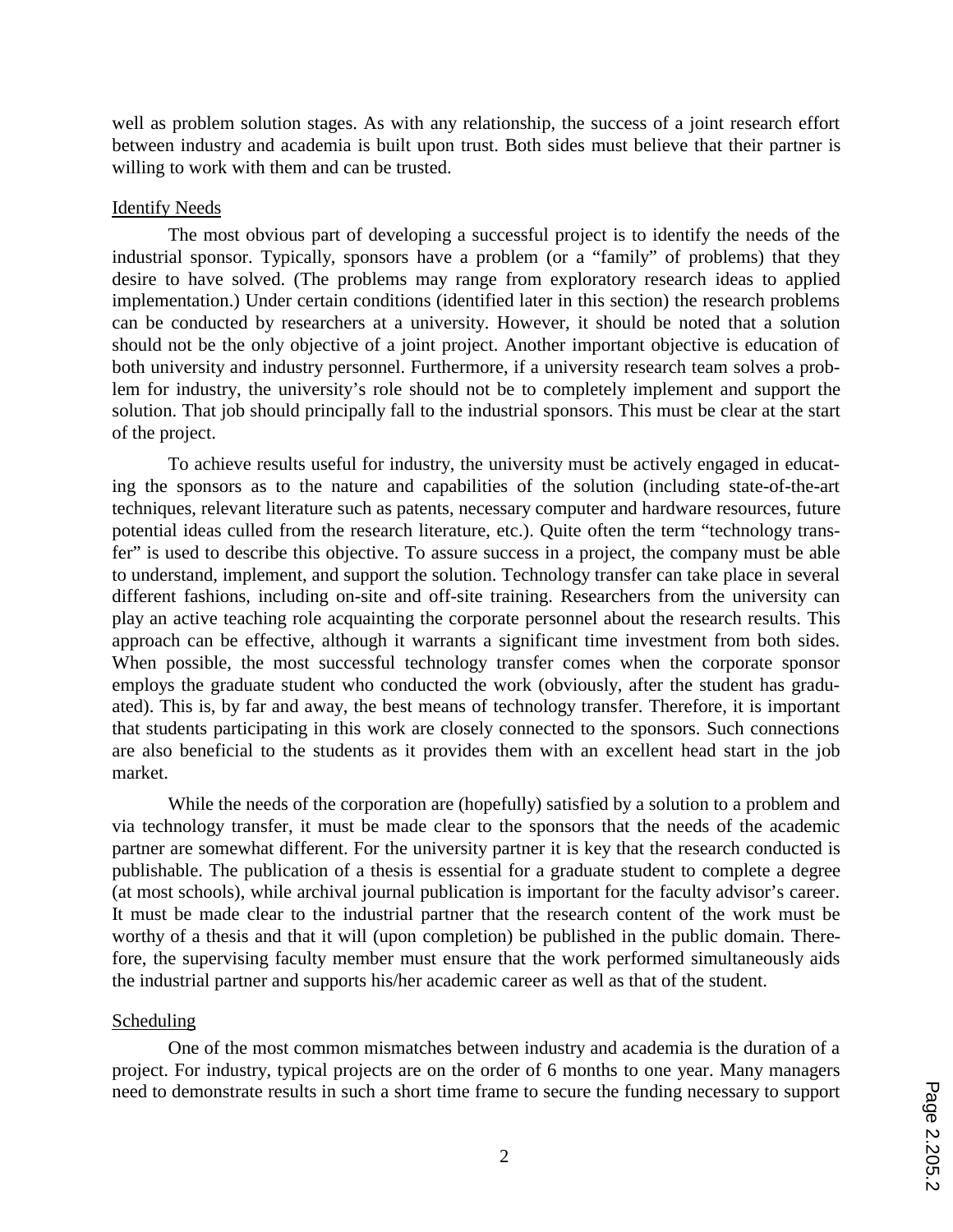a project and to be successful in their careers. However, most academic projects are on the order of 18–24 months for a master's degree and three or more years for a Ph.D. project. It is critical that the scheduling of a project be clarified at its inception and that both sides clearly define their requirements.

In our view, it is ill-advised to pursue a project involving a graduate student when the project has a duration of less than 9 months. Such a project is better tackled as an undergraduate project since it probably would not have enough research content to warrant a thesis. If a short project does have enough depth to warrant a thesis, then more than likely, it should be treated as a consulting project pursued by the faculty member. (For a short-term project, this is an excellent means to build trust, and test whether a larger partnership would be worthwhile.) Asking a student to conduct a high quality thesis in less than 9 months is an injustice to both the student and the project.

The best solution to the timing issue is to identify projects that match the academic time frame. However, this may not always be the case. In such an instance, shorter master's level projects on the order of one year are acceptable provided that the student working on the project has completed one to two terms of graduate studies. For example, the student may have taken a number of courses while supported as a teaching assistant (TA) in the first two semesters. During that time, the student should complete the set of courses that enable him/her to concentrate on research during the span of the project. Furthermore, the advisor should work with the student to build the necessary basic skills required to conduct the research. A number of courses that we have found to be useful for students working on industry projects include statistics, probability, manufacturing, signal processing and controls. It is also desirable to have the student serve as a TA in courses that will enhance research skills even further. For example, when preparing a student to work on a machine tool analysis project, we have strongly encouraged the student to serve as a TA for undergraduate courses in the areas of manufacturing, signal processing and control. By teaching recitations and grading homework problems, the student truly masters the material and attains a high level of competence.

#### Proprietary Information

Companies often request that universities engage in research of a proprietary nature. Although agreements can be worked out between the legal departments of a university and an industry, we would discourage university researchers from pursuing fully proprietary work as it violates the academic spirit of publication. As previously noted, the most tangible results of research conducted at a university are publications. To complete an advanced degree where a thesis is required, the thesis must be made public. However, in many instances, information provided to university researchers is proprietary and must be treated as such.

The key to resolving this issue is an early understanding of what is publishable and what is not. Well before any agreement is reached, the scope of the publishable research content (e.g., the material that can be reported in a thesis) should be discussed in detail and understood by both parties. This eliminates a number of potential future problems. It helps to clarify the goals of the project to ensure that both the academic and industrial needs are met. Furthermore, it identifies what types of results will be put in the public domain (assuming a research contribution is attained). An early understanding provides the sponsor with an avenue to control the flow of sensitive information. It also informs the researchers of the information considered proprietary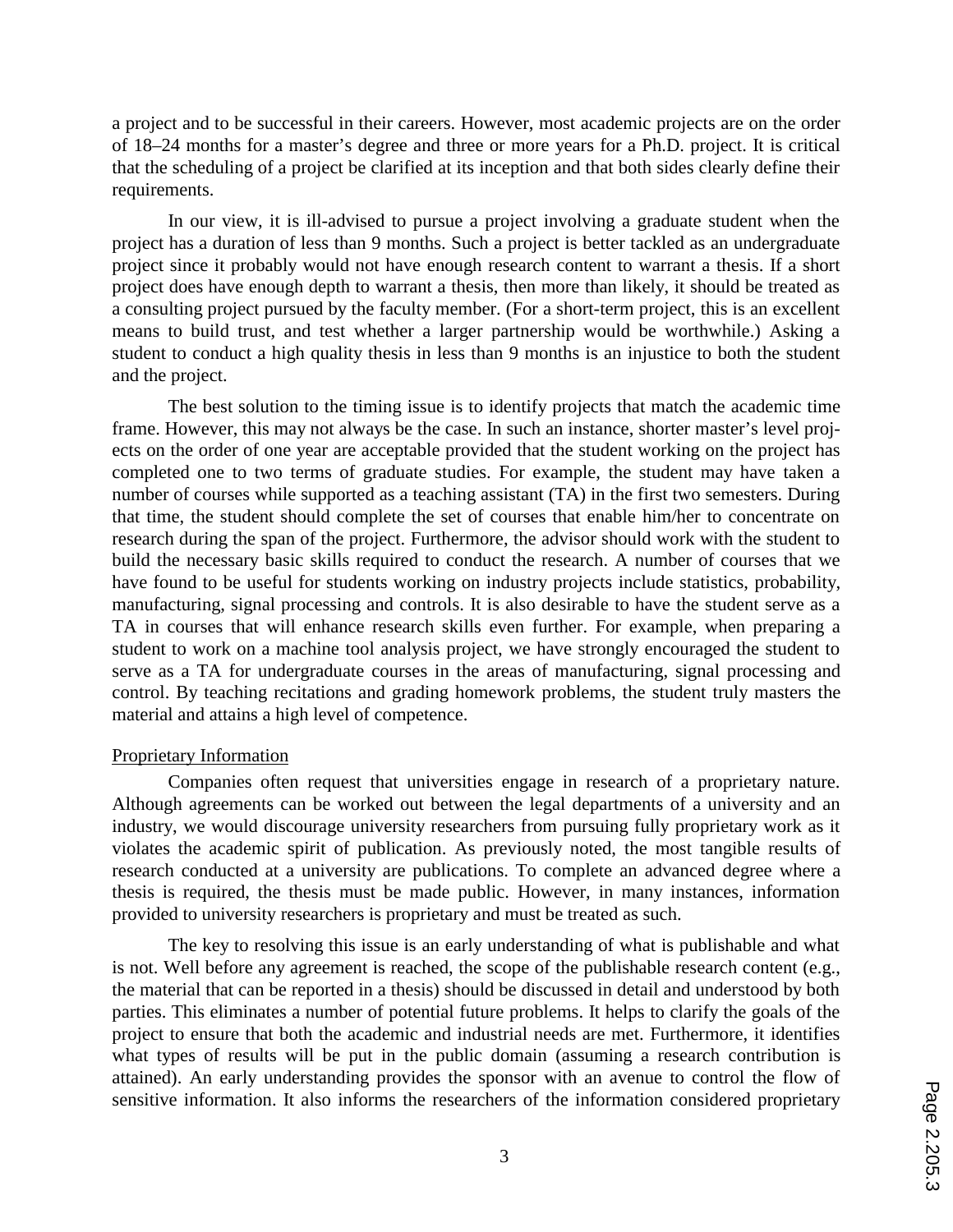and sensitive. Without such an agreement at the outset of the research, significant difficulties can arise such as the sponsor requesting significant changes in a nearly completed thesis.

A number of other approaches can be used to allay corporate resistance to publication of sensitive information. Agreements can be crafted in which thesis publication is delayed after completion of the work. Typically, the language of such agreements states that the thesis will be published no more than one year from its completion date. Another approach is to publish results related to more generic products and/or materials to avoid providing specific information such as actual materials used or tolerances or production rates.

#### **IMPLEMENTATION**

Once the research plans have been identified, the project can be conducted as most other research projects. However, there are two critical tasks that should be considered when working with industry.

### Working Together

In order to ensure that the project is meeting the needs of industry, it is important that the academic supervisor maintains close contact with the industrial sponsor. Clearly, research is an "open-ended" process (it has to be or else it is not research). As such, it does not have a fixed path nor a fully known set of results *a priori*. Therefore, the advisor and student need to make decisions as to the direction of the work. This is best accomplished with input from the corporate sponsor. All too often, academic curiosity leads to interesting results; however, these results may not be the ones desired by the company. To this end, communication is critical and should happen frequently, ensuring that that project is addressing the questions posed by the sponsor as well as meeting the requirements for the academic institution.

### Supervision of Students

If at all possible, students (and their advisors) should spend some time at the corporate sponsor's facility. It is most convenient if this facility (e.g., manufacturing plant, corporate headquarters, etc.) is local. In this case, the student should spend a day or two per week at the sponsoring facility. This will provide the student with a thorough understanding of the objectives and direction of the research as well as excellent resources (including access to key individuals).

Furthermore, as schedules for industry sponsored projects are usually fixed, it will be important to closely supervise the student to keep the project on schedule. If a project is to be completed in one year, then it may not be acceptable to the sponsor to have it extended by a month or two. Often the project is only a small part of a larger set of goals and it must be completed on time in order to be coordinated with other goals. In academia, a student may take an extra term to finish his thesis and may be funded as a TA or may even take a job and complete writing the thesis while working. This may be acceptable from an academic perspective, but such flexibility is often not a possibility for industry.

### **PLANNING FOR THE FUTURE**

In closing, it seems appropriate to mention a few issues to be considered in developing a long-term relationship between academia and industry. First, as projects are being completed, both sides should be in close communication, exchanging information and being assured that the